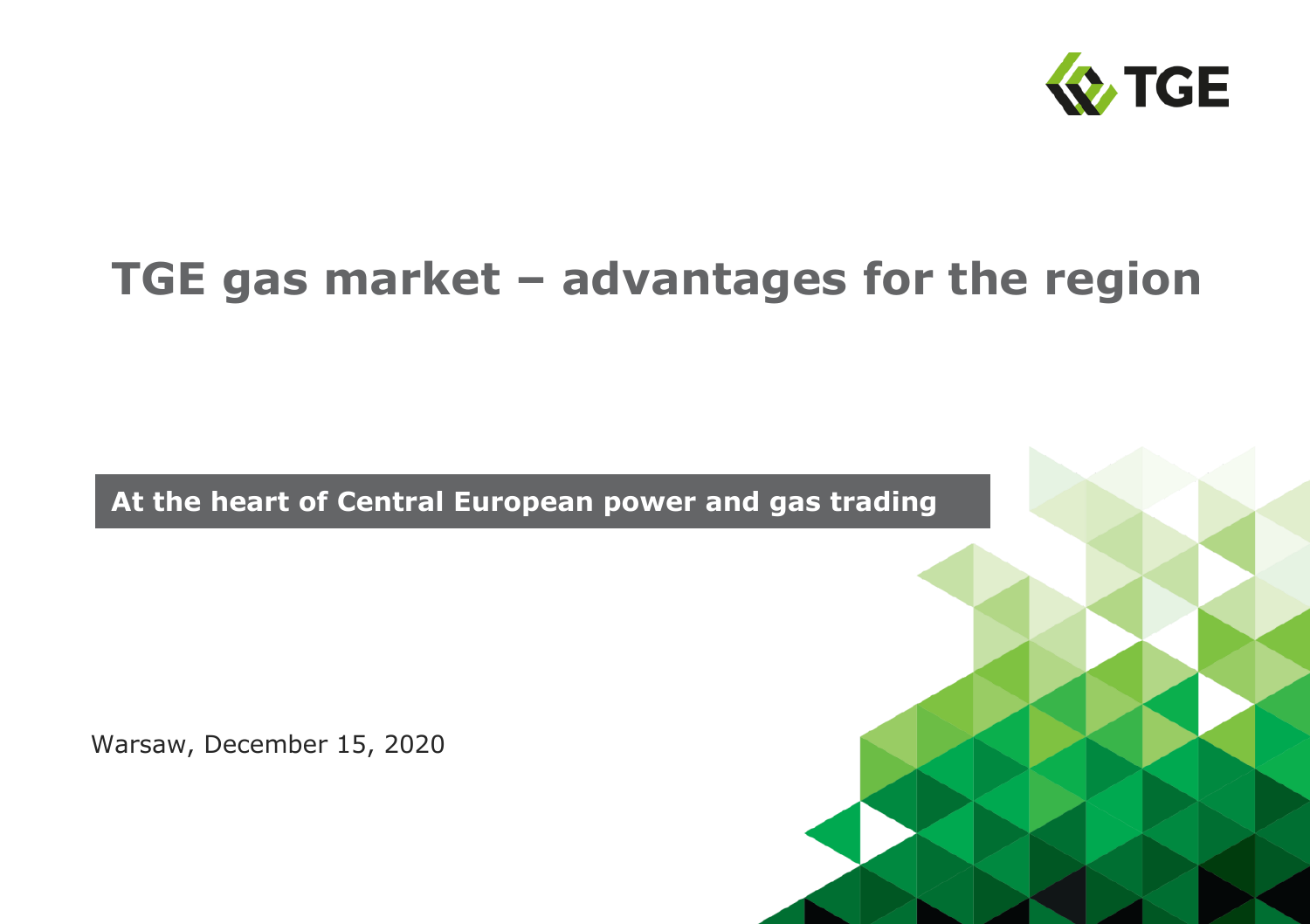### **TGE's gas markets**





| <b>Markets</b>               | <b>TGE Gas spot markets</b><br>(Commodity exchange)<br>8 AM - 3.30 PM, 7 days |                                                                                  | <b>TGE Organized Trading</b><br><b>Platform</b><br>8 AM - 2 PM, Mon-Fri                  |
|------------------------------|-------------------------------------------------------------------------------|----------------------------------------------------------------------------------|------------------------------------------------------------------------------------------|
| <b>Segments</b>              | Day Ahead                                                                     | Intraday                                                                         | Remit carve out gas products                                                             |
| <b>Products</b>              | Gas instruments<br>daily/weekends<br>(sat/sun) delivery<br>periods            | Hourly gas instruments with<br>delivery for every hour of<br>the day, separately | Wholesale gas forwards with<br>delivery (weekly, monthly,<br>quarterly, seasonal, yearly |
| <b>TGE trading system</b>    | X- Stream Trading (by NOMX)                                                   |                                                                                  |                                                                                          |
| <b>IRGIT</b>                 | IRGIT Exchange Clearing House (IRGIT GIR)                                     |                                                                                  |                                                                                          |
| <b>Clearing/Settlement</b>   | Commodities clearing/settlement)                                              |                                                                                  |                                                                                          |
| <b>IRGIT clearing system</b> | X-Stream Clearing (by NOMX)                                                   |                                                                                  |                                                                                          |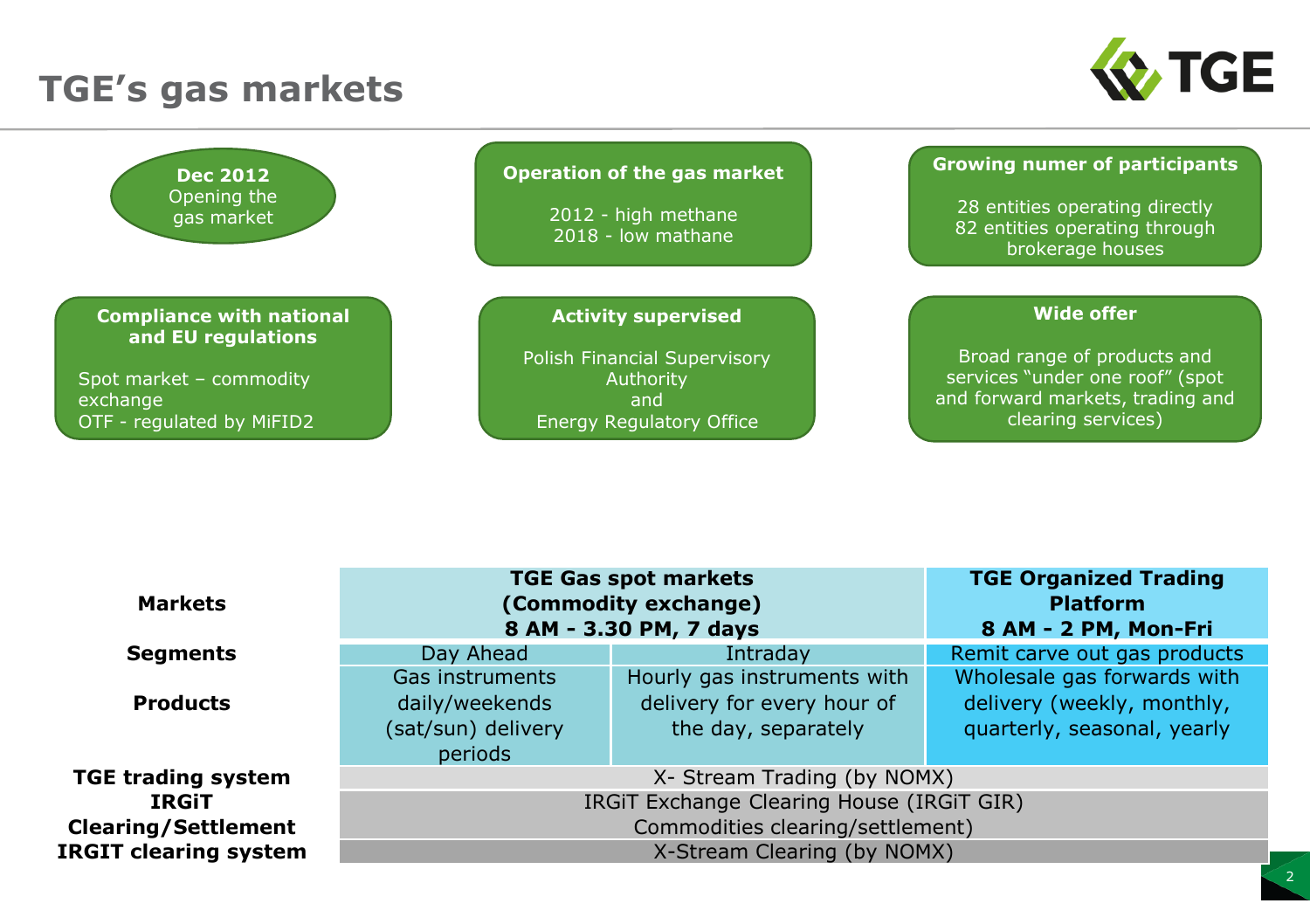

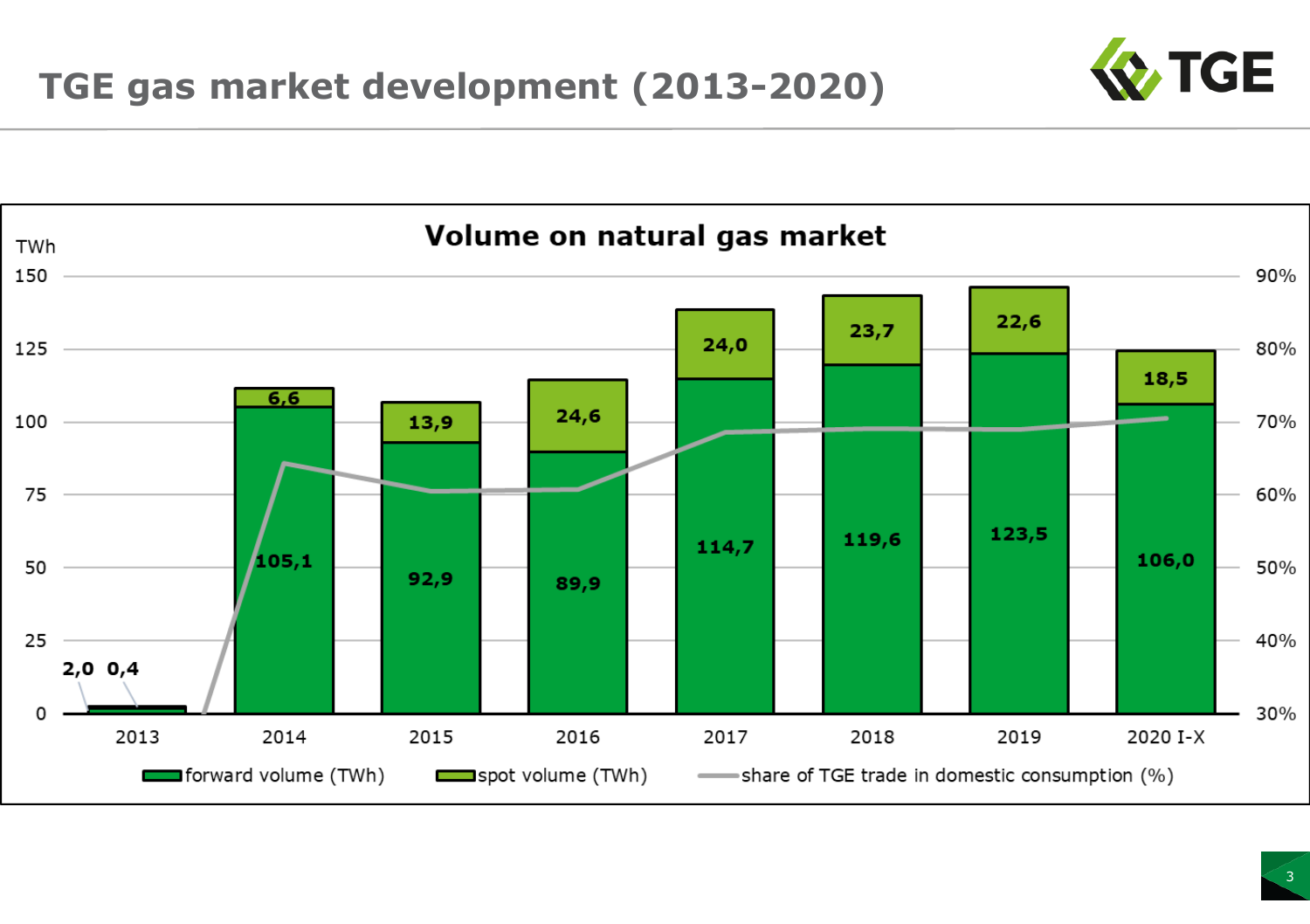### **TGE and it`s role on the Polish gas market**











#### **Market integrator**

### **Price indicator**

### **Guarantee of safe trading**

#### **Market information provider**

TGE concentrates supply and demand in one place – because of that it is possible to do business within a competitive market environment.

TGE, thanks to the concentration of trade in one place, is able to indicate the gas price on the wholesale market, which is determined under fully competitive conditions.

The gas market run by TGE guarantees full security of trade. The system solutions and control procedures effectively protect market participants against risks related to financial condition of counterparties, manipulation and unfair trading practices.

The exchange provides market information for all market participants, who, relying on the published data about prices, volumes and the respective dynamics can make informed business decisions. TGE gas data are available in Bloomberg, Reuters and Montel.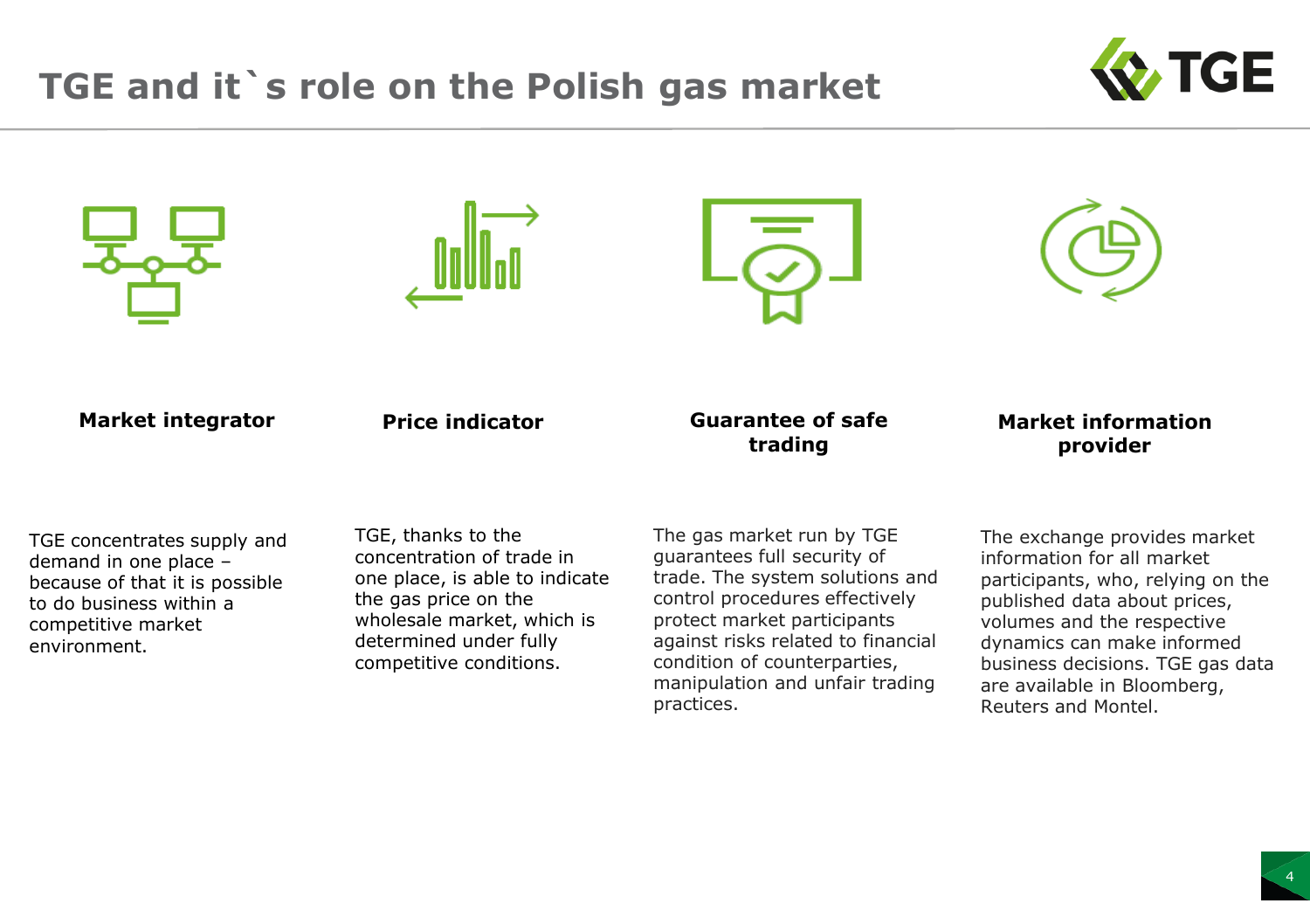### **What is happening in the Baltic region?**











#### **INTEGRATION PROCESSES**

Creation of a common balancing zone in the western part of the Baltic Sea (Denmark and Sweden). Similar integration measures are also being undertaken in the eastern direction: Lithuania, Latvia, Estonia and Finland

#### **SECURITY BUILDING**

There are already 2 LNG terminals in operation in Poland and in Lithuania – the total regasification capacity is 9 bcm annually. By the end of 2022, the Baltic Pipe with an annual gas transmission capacity of 10 bcm is to be

completed



First spot deliveries of liquefied gas from the USA have arrived to the LNG terminals in Świnoujście and Klaipeda

#### **LNG BUNKERING VESSEL**

5 This is a market which is still in its infancy in the Baltic region. It has a high potential for growth due to regulations (the so-called Sulphur Directive), government support programmes (Blue Baltics project coordinated by Klaipedos Nafta),national policy frameworks for the development of alternative fuel infrastructure and dynamically developing coastal bunkering infrastructure (for example in Finland bunkering facilities are being developed in ports)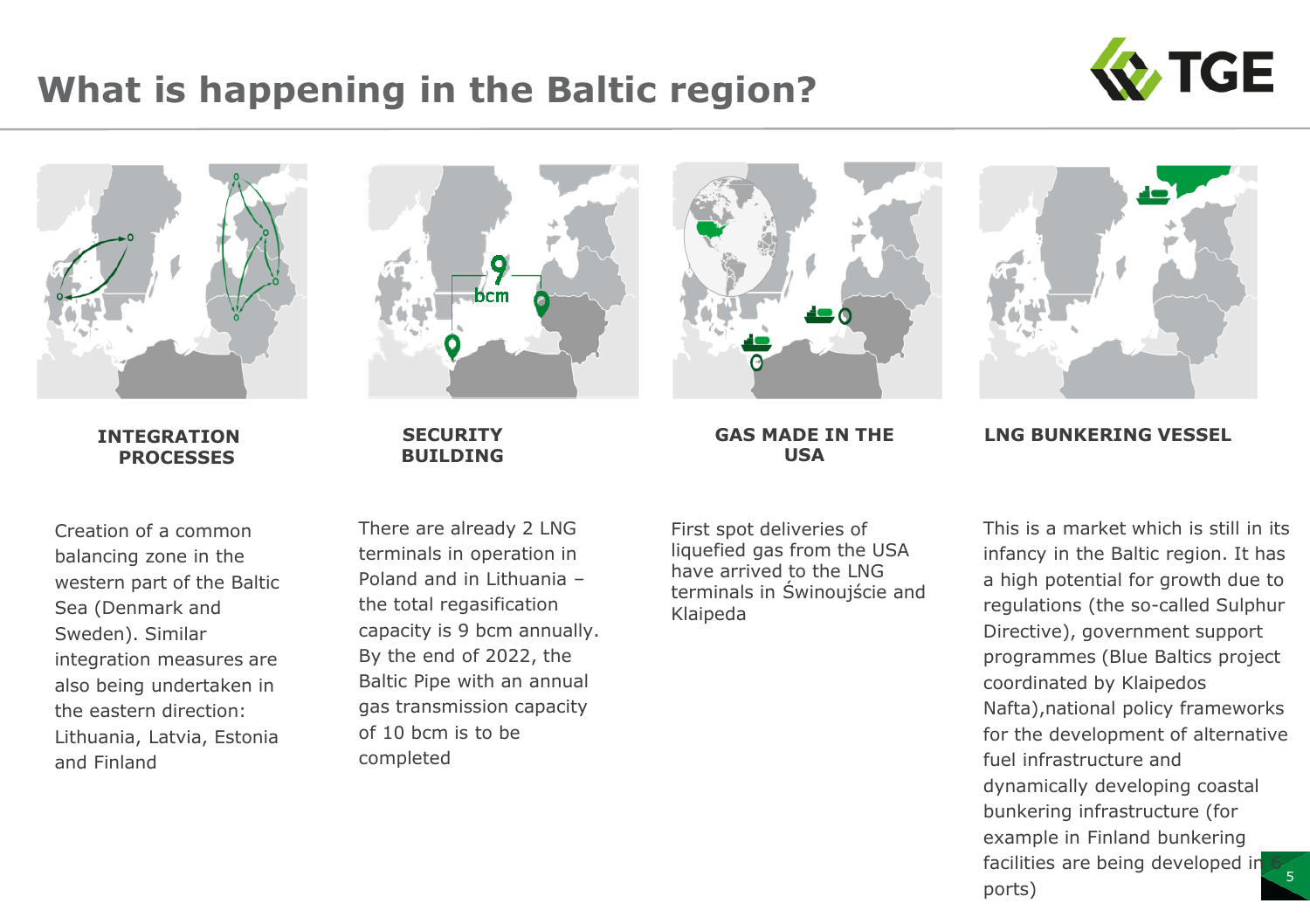### **Baltic region integration and TGE**

01

02

03

04

05



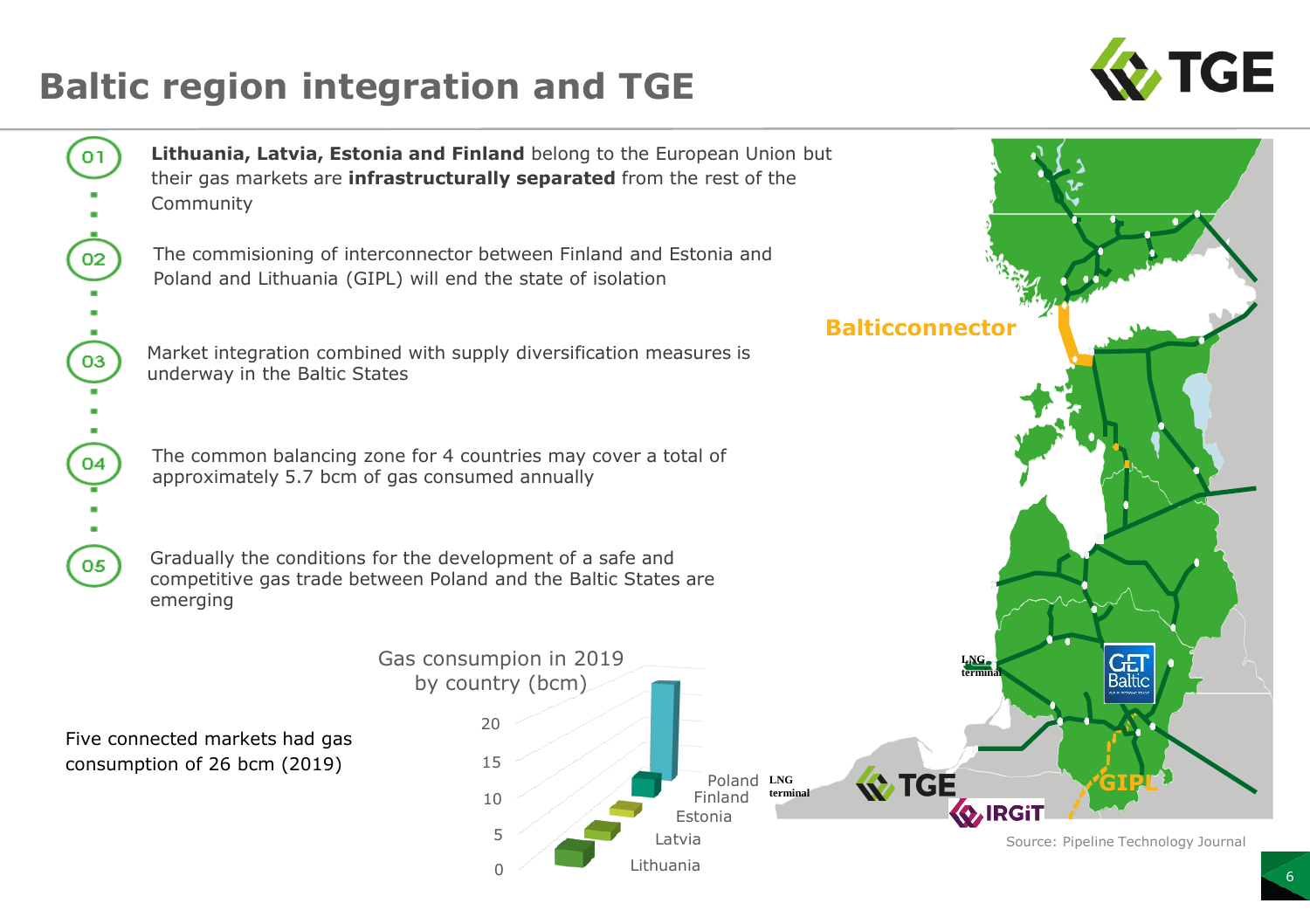### **Near future**





The launch of BalticConnector, GIPL and Baltic Pipe will enable **infrastructural connection of Baltic markets** with current total gas consumption volume of around 28 bcm (approx. 295 TWh)



Common balancing zones will form the basis for the future development of an international wholesale gas market



Competitive price offers for gas from various sources (including LNG) will emerge on a larger scale (third floating gas terminal in the Gulf of Gdańsk 2025) , improve the security and enable further market development (e.g. small-scale LNG)



Space opens up for new products to be offered by Polish and foreign gas market participants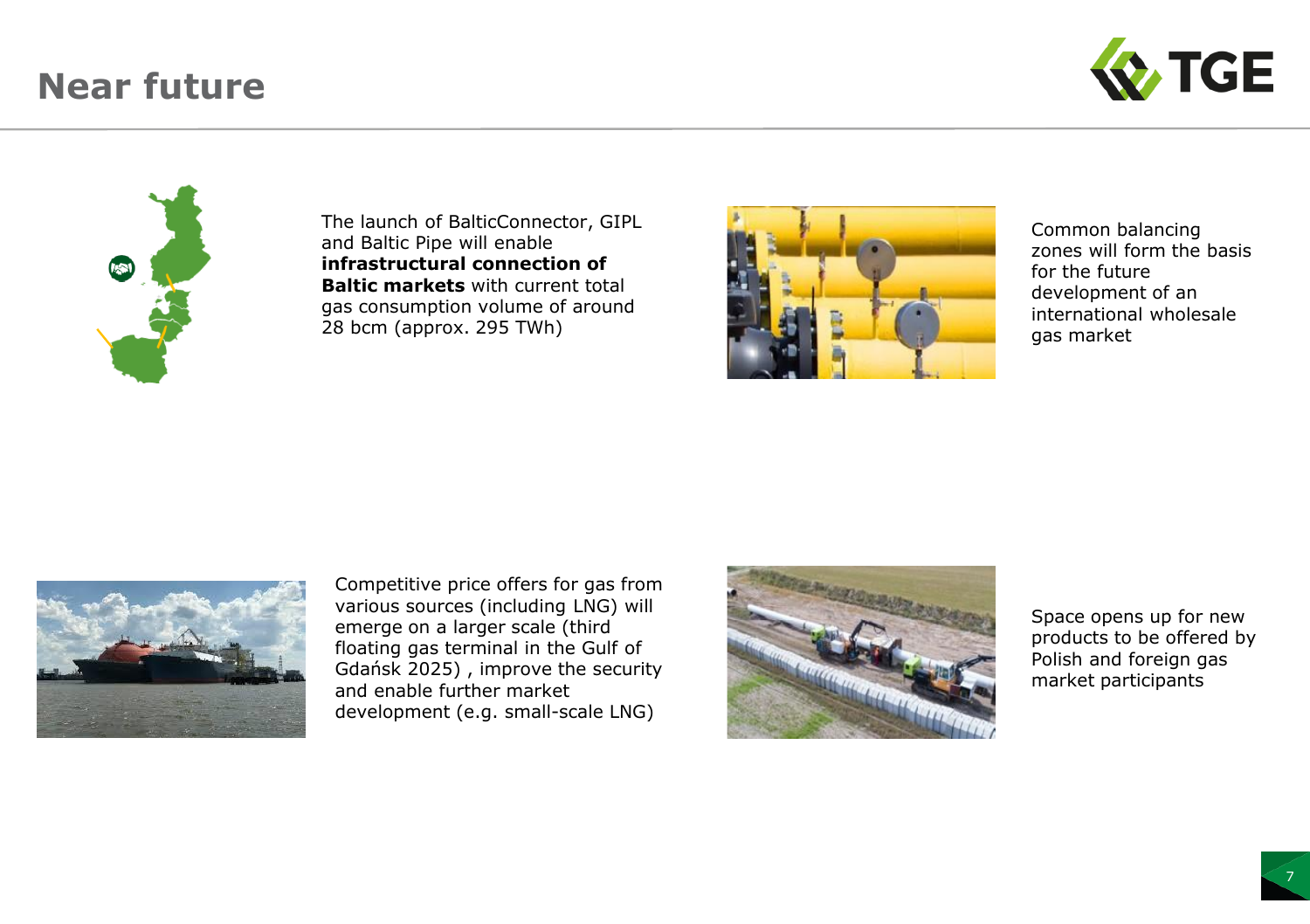